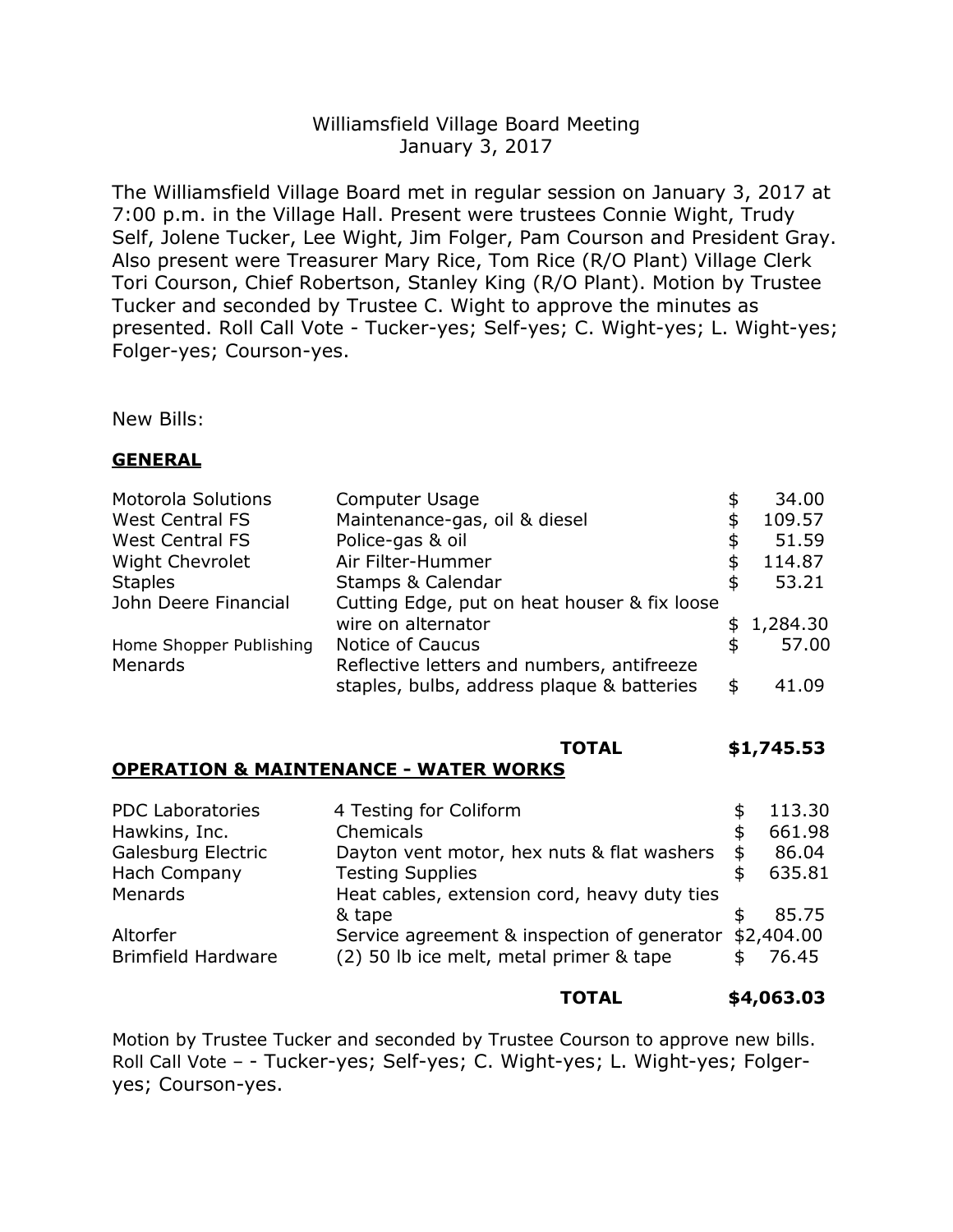President Gray reviewed financial statements for the month. All were in order. Motion by Trustee L. Wight and seconded by Trustee Self to approve financial statement. Roll Call Vote- Tucker-yes; Folger-yes; L. Wight-yes C. Wight-yes; Courson-yes; Self-yes.

Public Comment: N/A

Correspondence: Mid Century is raising rates on their basic package and expanded package mostly because of local broadcast surcharges. The Village received a letter from the Norman Foundation stating they are giving the Village \$10,000. President Gray received a call from the National Flood Insurance Program stating Williamsfield is now a member and to be looking for the official welcome letter in the mail.

Maintenance: Trustee Folger stated the Hummer will need to have some work done on it; the generator is not able to handle the plow and it will cost around \$500 for the part and \$500 for labor to get that updated. After update, it will have 3 times the power and will be able to handle the plow with ease. Motion to upgrade the Hummer by Trustee C. Wight and seconded by Trustee Folder. Roll Call Vote - Tucker-yes; Self-yes; C. Wight-yes; L. Wight-yes; Folger-yes; Courson-yes.

Police Department: Chief Robertson is working on getting WIFI for the new computer system that is required. The following calls of service were handled by the police department for the month of December:

| Suspicious Vehicle           | Was actually a county squad |
|------------------------------|-----------------------------|
| <b>Burglary to Residence</b> | Sheriff's Office Handled    |
| Check Well Being             | Check secure                |
| Domestic Battery             | Report on file              |
|                              |                             |

### **Citations issued in December:**

| <b>Violations</b>           | <b>Citations</b> | Warnings |
|-----------------------------|------------------|----------|
| Seatbelt                    |                  |          |
| Speeding                    |                  |          |
| Disobeyed Stop Sign         |                  |          |
| <b>Ordinance Violations</b> |                  |          |
| Other                       |                  |          |

Park Report: The next meeting of the Park Advisory Group will be held on January 31, 2017.